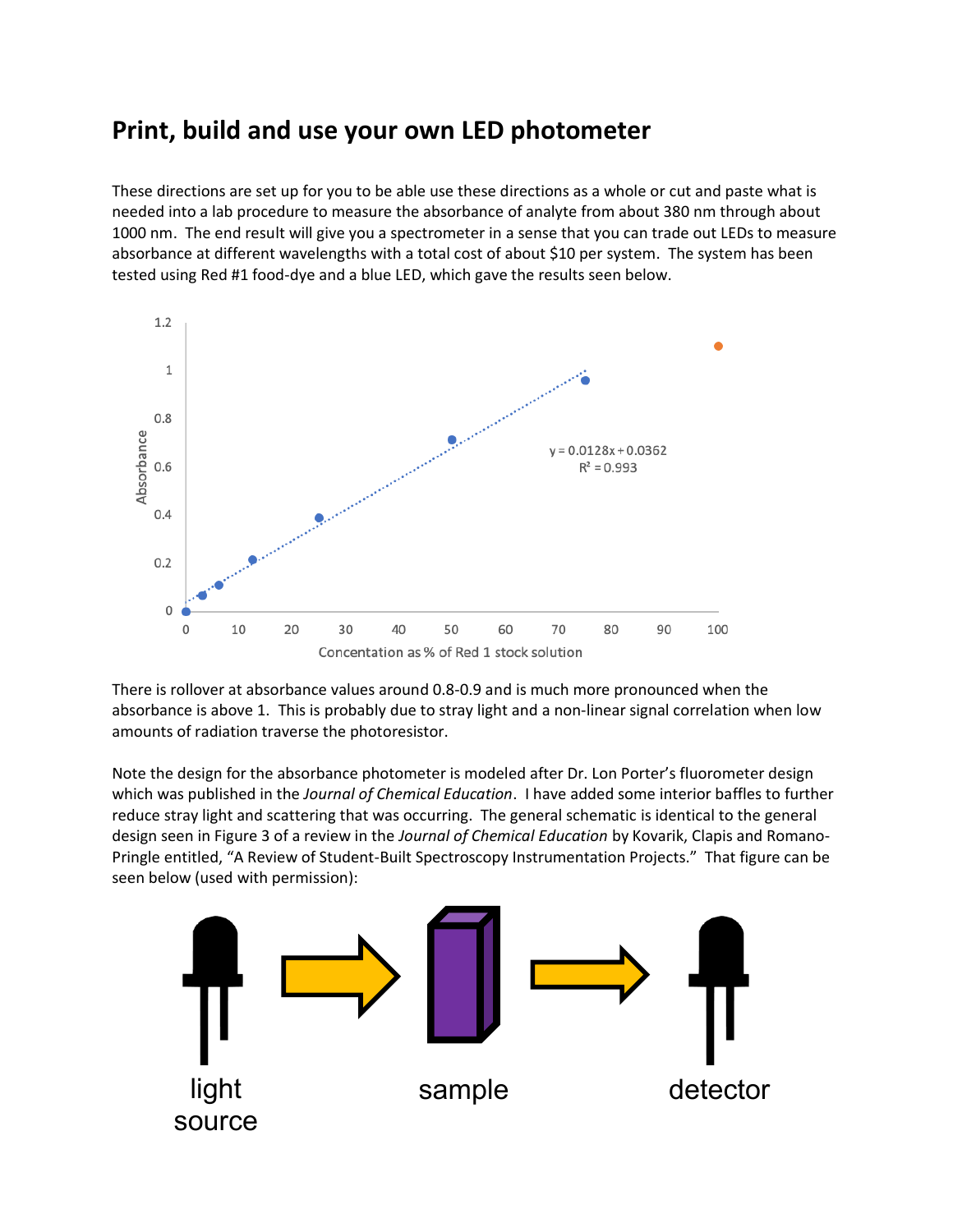## **Needed Components**

3D printed parts using the included files:

- o body with cuvette holder
- o end cap for LED
- o end cap for photoresistor
- o cap for cuvette holder

#### Other components:

- o Multimeter (least expensive options are [here](https://www.harborfreight.com/7-function-digital-multimeter-63759.html) or [here\)](https://www.amazon.com/Etekcity-Multimeter-MSR-R500-Electronic-Multimeters/dp/B01N9QW620/ref=pb_allspark_session_sims_desktop_469_4/138-9088205-6240742?_encoding=UTF8&pd_rd_i=B01N9QW620&pd_rd_r=9cab637a-5cc6-440a-b973-5e0178d0d16f&pd_rd_w=BG9IQ&pd_rd_wg=q85sn&pf_rd_p=6dab4af8-14d2-4d59-b0a2-dd973ff1f166&pf_rd_r=X38C7XZA1MZKSBP53H91&psc=1&refRID=X38C7XZA1MZKSBP53H91)
- o Cuvettes (system is designed for 5mm cell width (perpendicular to the light) cuvettes)
- $\circ$  LED pick a color based on the radiation wavelength absorbed by the sample As per the Thorlabs web page and note these are approximate with a bandwidth usually on the order of 10 nm: [https://www.thorlabs.com/newgrouppage9.cfm?objectgroup\\_id=3836](https://www.thorlabs.com/newgrouppage9.cfm?objectgroup_id=3836)

| $405$ nm $-$ UV  | 420 nm – violet   | 455 nm – royal blue | 470 nm – blue         |
|------------------|-------------------|---------------------|-----------------------|
| 490 nm – blue    | 505 nm – cyan     | 530 nm $-$ green    | 565 nm – green yellow |
| 590 nm $-$ amber | $617$ nm – orange | 625 nm – red        | 660 nm – deep red     |

- $\circ$  Photoresistor (5mm works better to reduce stray light, but any will do) [Amazon option](https://www.amazon.com/eBoot-Photoresistor-Sensitive-Resistor-Dependent/dp/B01N7V536K/ref=asc_df_B01N7V536K/?tag=hyprod-20&linkCode=df0&hvadid=242033424131&hvpos=&hvnetw=g&hvrand=12876202907289138332&hvpone=&hvptwo=&hvqmt=&hvdev=c&hvdvcmdl=&hvlocint=&hvlocphy=9022943&hvtargid=pla-397676869569&psc=1&language=en_US)
- o 9V battery
- $\circ$  9V battery connector with two bare wires or plug that allows you to draw power
- o Prototyping breadboard (2-inch board should be fine) [Amazon option](https://www.amazon.com/dp/B07LF71ZTS/ref=sr_1_2?dchild=1&keywords=prototype+bread&qid=1595295259&s=industrial&sr=1-2)
- o Wiring [Amazon option](https://www.amazon.com/EDGELEC-Breadboard-Optional-Assorted-Multicolored/dp/B07GD2BWPY/ref=pd_bxgy_img_3/138-9088205-6240742?_encoding=UTF8&pd_rd_i=B07GD2BWPY&pd_rd_r=dc93e699-fd56-4e7b-8502-8984f9cfeb5f&pd_rd_w=iQySB&pd_rd_wg=tr5p0&pf_rd_p=ce6c479b-ef53-49a6-845b-bbbf35c28dd3&pf_rd_r=GSXA4RNY251FGTN821HK&psc=1&refRID=GSXA4RNY251FGTN821HK)
- o Scotch Tape

## **3D printing the devices**

You have access to the .stl files, which can be converted the proper code using a program such as Ultimaker Cura 4.6.1 -- <https://ultimaker.com/software/ultimaker-cura>

Note the software is free. You will have to set up the software with the parameters of the material you are using (PLA, ABS and there are others) as well as the brand/specifications of the 3D printer you are using for the print. Key items are filament extruding temperature, bed temperature, nozzle diameter and several others. It is suggested that you are somewhat familiar with 3D printing before trying to print big, complex objects as there are many opportunities to be unsuccessful in printing. Practice based on what is provided by your manufacturer guidelines moving forward. Note all of these pieces were printed using ABS, which is a little more difficult to use than PLA. Then most importantly you need to transfer the file from your computer to the printer.

Images of the 3D printed are on the following page with some cost specs giving you some idea on cost to print one spectrometer.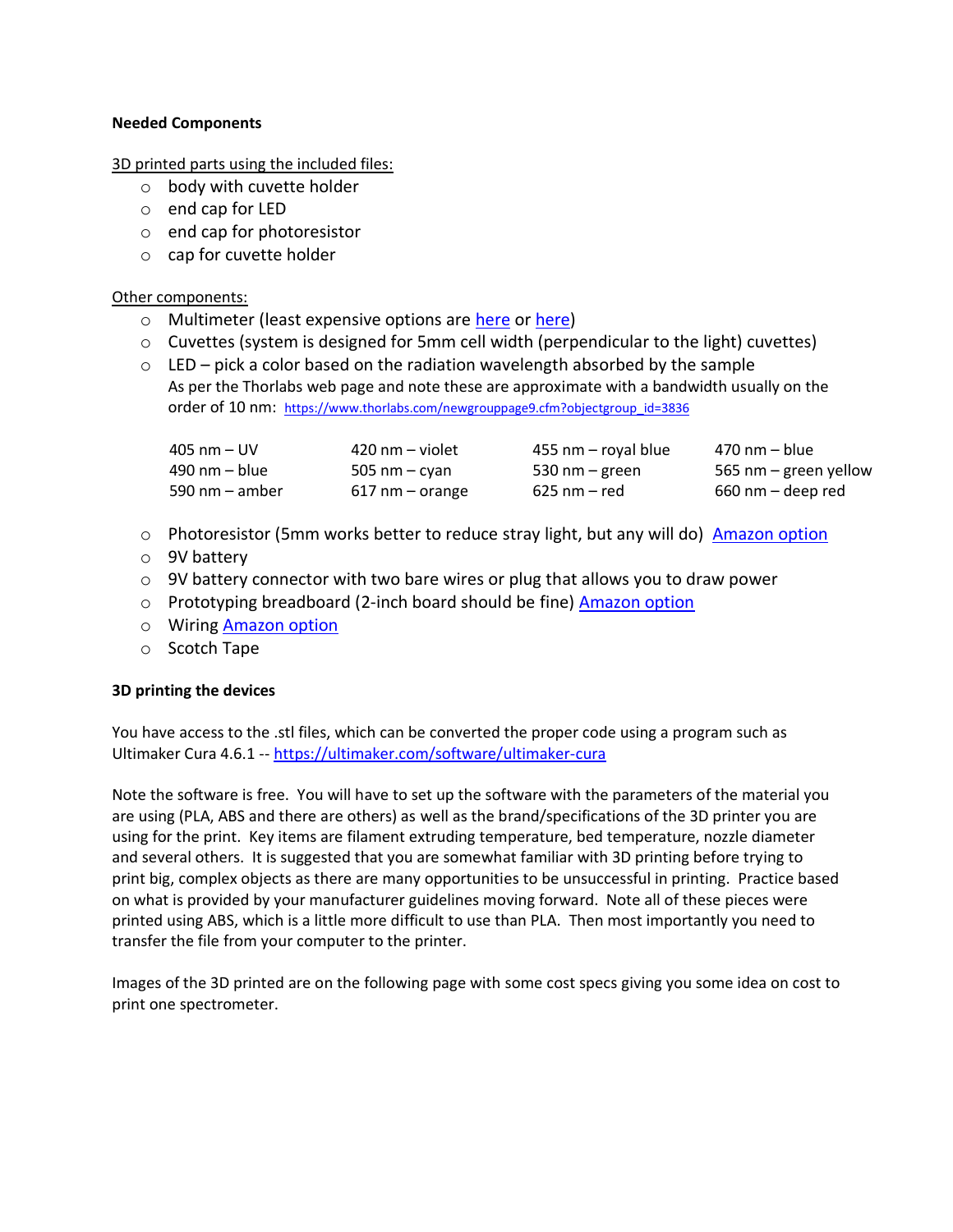#### Body with the cuvette holder







Cap for cuvette holder End caps for LED and photoresistor (this is the print file from Porter)

Costs and time to print using Rostock v2 3D printer: Piece Time Time Mass and cost of filament

Cap for cuvette holder and 45 minutes 45 minutes 5 grams, \$0.09 Body with cuvette holder 2 hours, 40 minutes 17 grams, \$0.33 End cap for LED 31 minutes 2 grams, \$0.05 End cap for photoresistor 33 minutes 2 grams, \$0.05

(\$21.99 for 1.75 kg)

# **How to assemble the device**

Here is the circuit needed to power the LED and the photoresistor: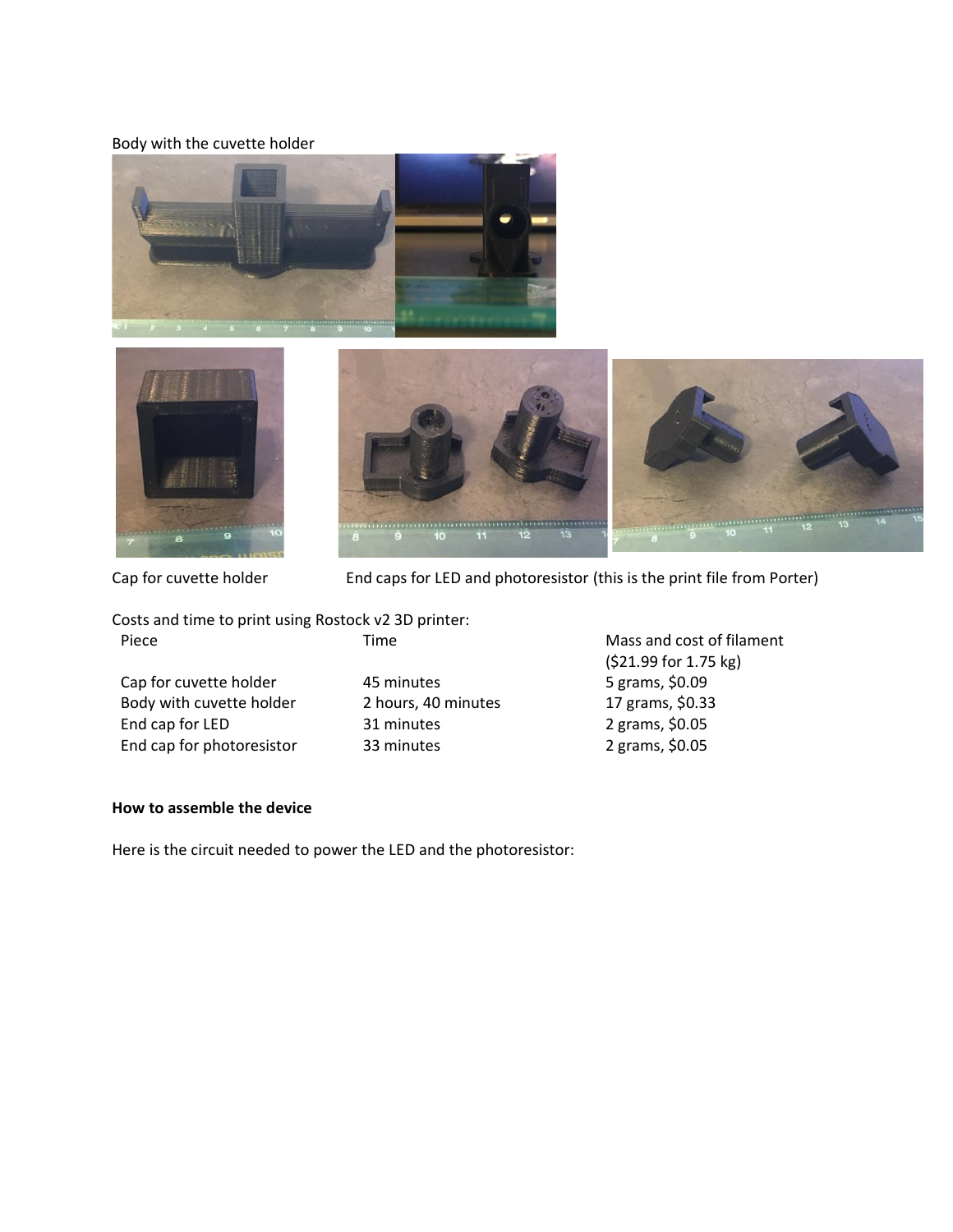

And it can be built as seen below:



You can see the 470 ohm resistor on the far left acting as a ballast resistor to limit current through the LED so it doesn't burn out. The LED is attached to the resistor on the long pin as that identifies the positive end of the LED. For the photoresistor, order of the resistors or orientation for connection do not matter.